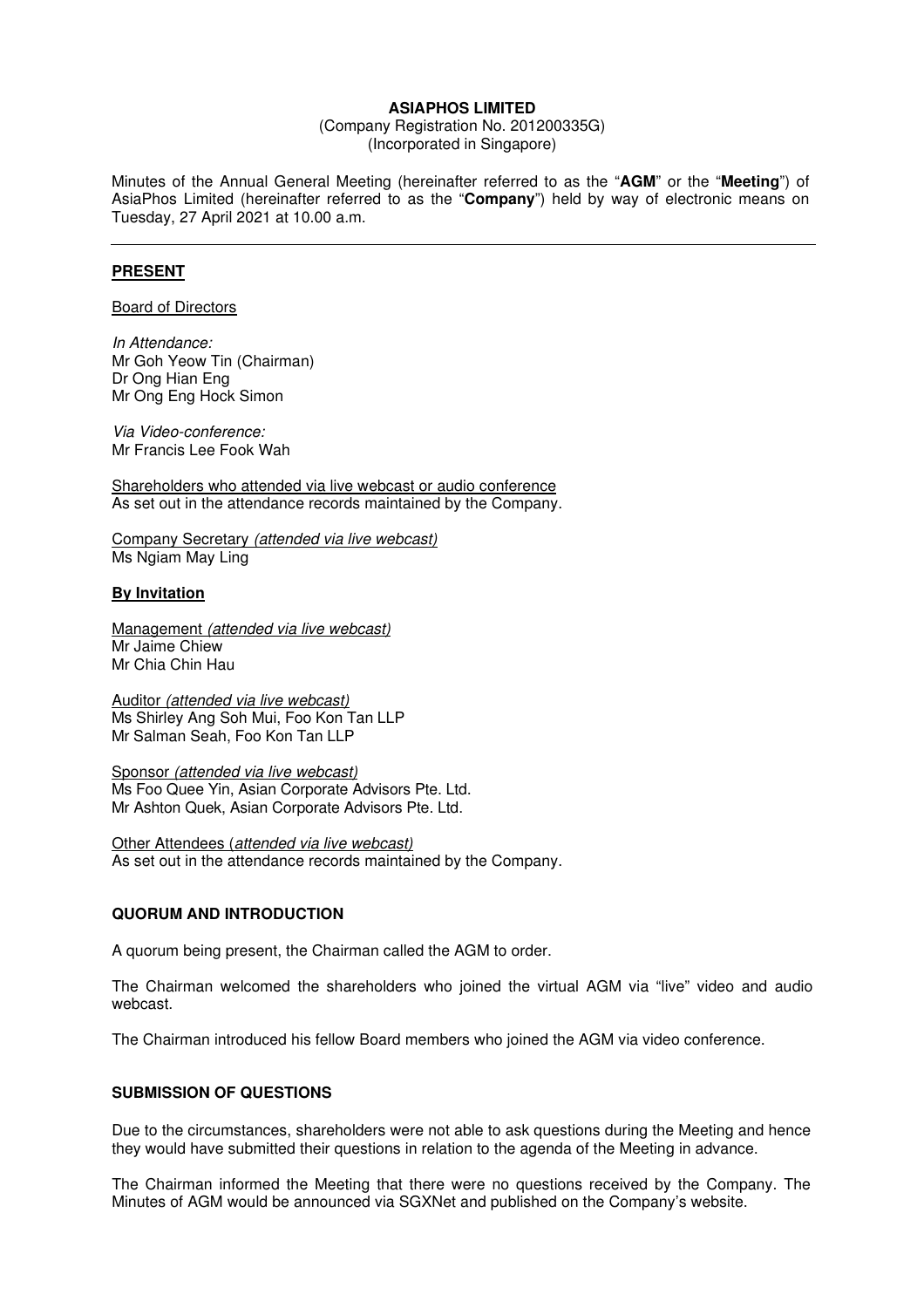## **NOTICE OF MEETING**

The Chairman took the Notice of AGM issued on 12 April 2021 as read.

#### **APPOINTING CHAIRMAN OF MEETING AS PROXY AND POLL VOTING**

As all votes of the resolutions tabled at the AGM was by proxy and only the Chairman was appointed as proxy, the Chairman informed the Meeting that he has been appointed by numerous shareholders as proxy and would be voting in accordance with their instructions.

DrewCorp Services Pte. Ltd. and Boardroom Corporate & Advisory Services Pte. Ltd. had been appointed as Scrutineer and Polling Agent respectively.

The Chairman also informed the Meeting that he would announce the poll results after each resolution was proposed.

#### **ORDINARY BUSINESS:**

### **Resolution 1 – Adoption of Directors' Statement and Audited Financial Statements for the financial year ended 31 December 2020**

The Chairman proposed that the Directors' Statement and Audited Financial Statements of the Company for the financial year ended 31 December 2020 together with the Auditor's Report be received and adopted.

The Chairman put the motion to vote. He said that voting had been conducted by poll in advance and the result of the poll on this motion was as follows:

- Votes FOR the resolution: 564,170,671 votes or 99.99%.
- Votes AGAINST the resolution: 36,300 votes or 0.01%.

The Chairman declared the resolution carried.

RESOLVED THAT the Directors' Statement and Audited Financial Statements of the Company for the financial year ended 31 December 2020 together with the Auditor's Report, be received and adopted.

#### **Resolution 2 – Re-election of Mr Ong Eng Hock Simon as a Director of the Company**

Mr Ong Eng Hock Simon who was retiring as a Director of the Company pursuant to Article 88 of the Company's Constitution had signified his consent to continue in office.

The Chairman proposed that Mr Ong Eng Hock Simon be re-elected as a Director of the Company.

Mr Ong would, upon re-election as a Director of the Company, remain as a member of the Audit and Remuneration Committees and would be considered non-independent.

The Chairman put the motion to vote. He said that voting had been conducted by poll in advance and the result of the poll on this motion was as follows:

• Votes FOR the resolution: 561,251,365 votes or 99.99%.

• Votes AGAINST the resolution: 36,300 votes or 0.01%.

The Chairman declared the resolution carried.

RESOLVED THAT Mr Ong Eng Hock Simon be re-elected as a Director of the Company.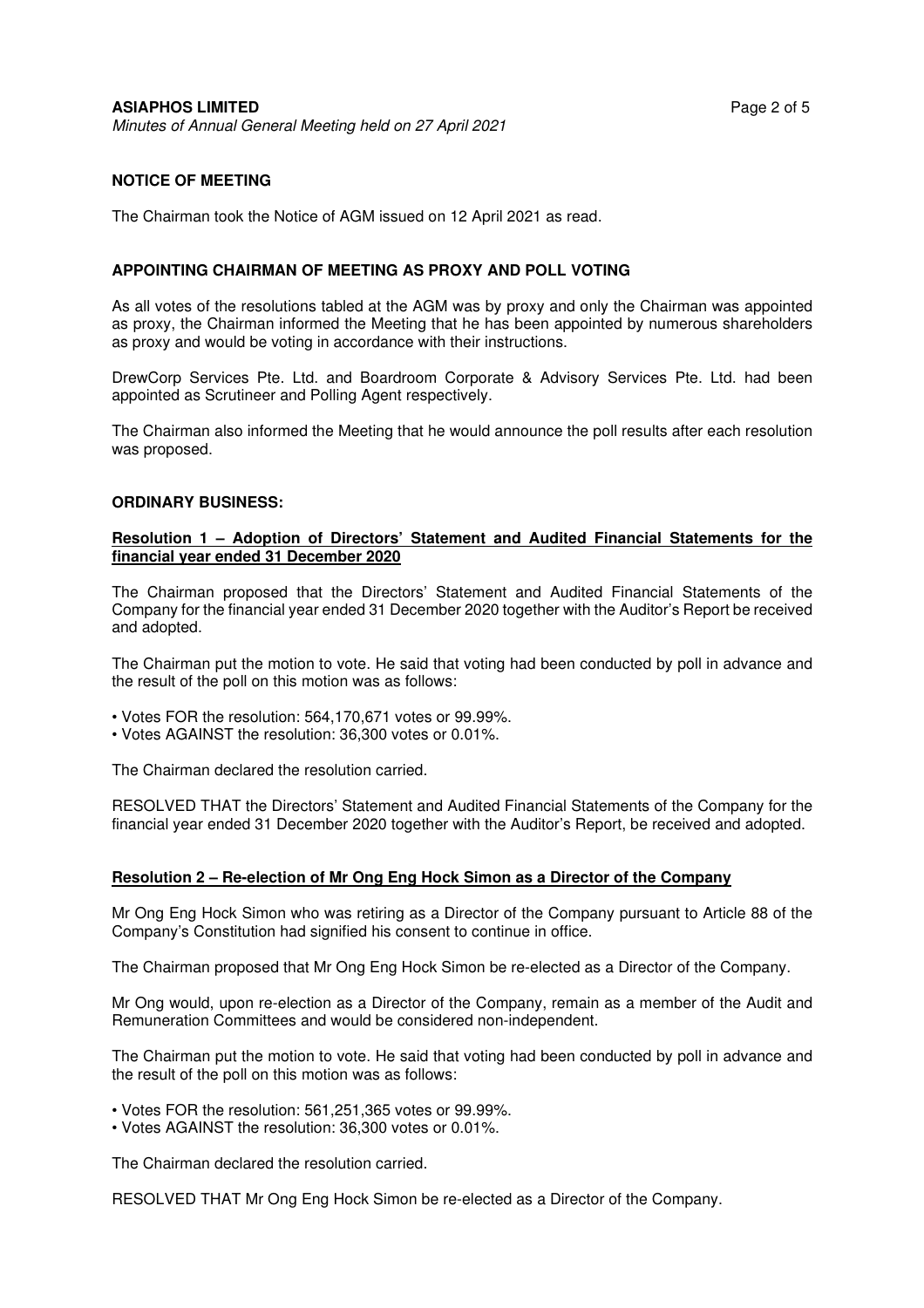### **Resolution 3 – Re-election of Mr Francis Lee Fook Wah as a Director of the Company**

Mr Francis Lee Fook Wah who was retiring as a Director of the Company pursuant to Article 88 of the Company's Constitution had signified his consent to continue in office.

The Chairman proposed that Mr Francis Lee Fook Wah be re-elected as a Director of the Company.

Mr Lee would, upon re-election as a Director of the Company, remain as the Chairman of the Audit Committee and a member of the Nominating and Remuneration Committees and would be considered independent.

The Chairman put the motion to vote. He said that voting had been conducted by poll in advance and the result of the poll on this motion was as follows:

- Votes FOR the resolution: 561,170,671 votes or 99.99%.
- Votes AGAINST the resolution: 36,300 votes or 0.01%.

The Chairman declared the resolution carried.

RESOLVED THAT Mr Francis Lee Fook Wah be re-elected as a Director of the Company.

#### **Resolution 4 – Approval of Directors' fees amounting to S\$108,000 for the financial year ending 31 December 2021, payable quarterly in arrears**

The Chairman sought shareholders' approval to pay the amount of S\$108,000 as Directors' fees for the financial year ending 31 December 2021, payable quarterly in arrears.

The Chairman put the motion to vote. He said that voting had been conducted by poll in advance and the result of the poll on this motion was as follows:

- Votes FOR the resolution: 561,170,671 votes or 99.99%.
- Votes AGAINST the resolution: 36,300 votes or 0.01%.

The Chairman declared the resolution carried.

RESOLVED THAT the amount of S\$108,000 as Directors' fees for the financial year ending 31 December 2021, payable quarterly in arrears, be approved for payment.

#### **Resolution 5 – Re-appointment of Foo Kon Tan LLP as the Auditor of the Company**

Foo Kon Tan LLP had expressed its willingness to continue in office.

The Chairman proposed that Foo Kon Tan LLP be re-appointed as the Auditor of the Company for the ensuing year and that the Directors be authorised to fix its remuneration.

The Chairman put the motion to vote. He said that voting had been conducted by poll in advance and the result of the poll on this motion was as follows:

• Votes FOR the resolution: 564,170,671 votes or 99.99%.

• Votes AGAINST the resolution: 36,300 votes or 0.01%.

The Chairman declared the resolution carried.

RESOLVED THAT Foo Kon Tan LLP be re-appointed as the Auditor of the Company for the ensuing year and that the Directors be authorised to fix its remuneration.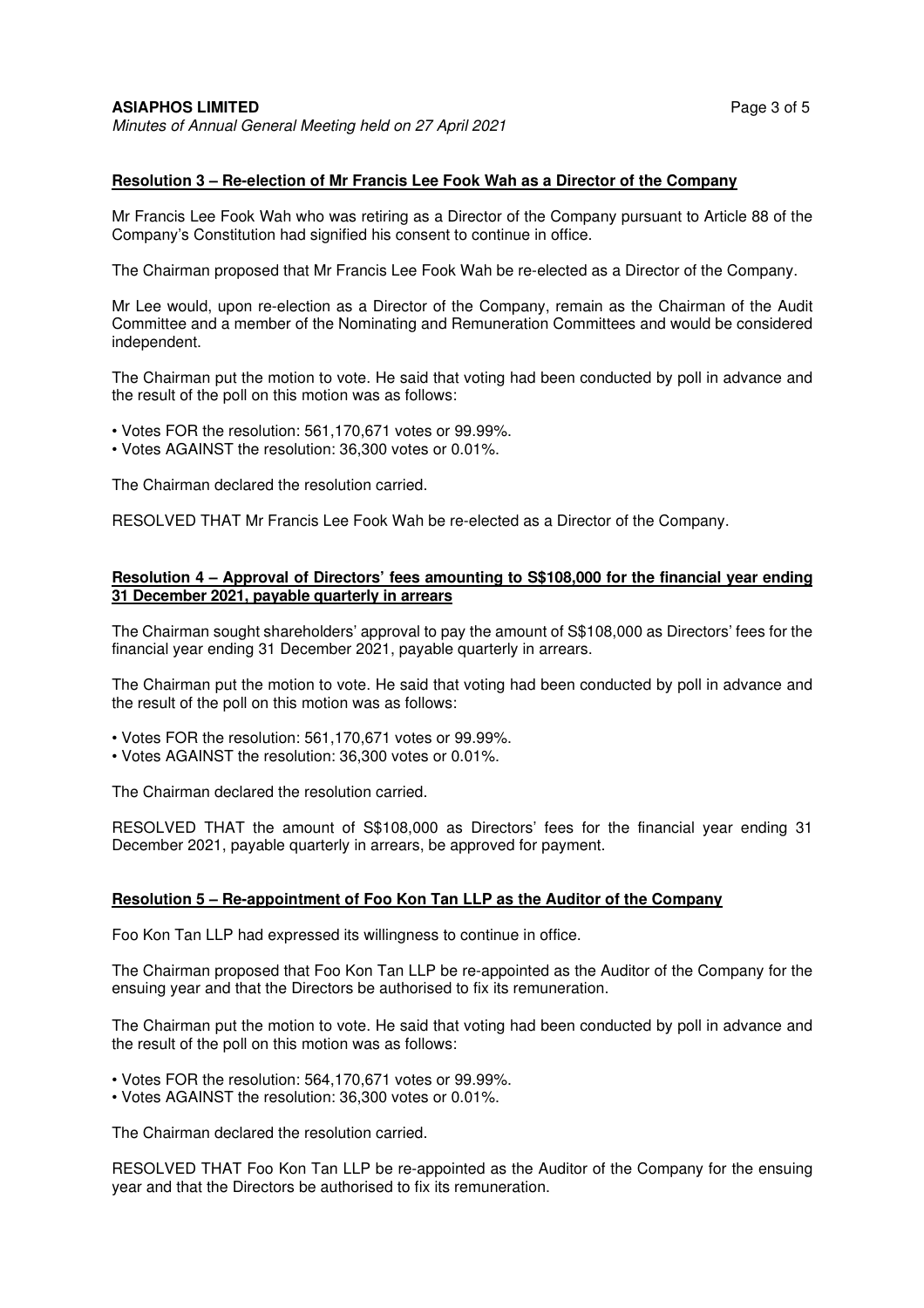As no notice of any other business had been received by the Secretary, the meeting proceeded to deal with the special business of the meeting.

## **SPECIAL BUSINESS:**

### **Resolution 6 – Authority to issue ordinary shares in the capital of the Company and/or Instruments**

The Chairman proposed Resolution 6 as set out in the Notice of the AGM issued on 12 April 2021.

The Chairman put the motion to vote. He said that voting had been conducted by poll in advance and the result of the poll on this motion was as follows:

- Votes FOR the resolution: 559,935,229 votes or 99.99%.
- Votes AGAINST the resolution: 36,300 votes or 0.01%.

The Chairman declared the resolution carried.

RESOLVED THAT pursuant to Section 161 of the Companies Act, Chapter 50 of Singapore (the "**Companies Act**") and Rule 806 of the Singapore Exchange Securities Trading Limited (the "**SGX-ST**") Listing Manual Section B: Rules of Catalist (the "**Catalist Rules**"), the Directors be authorised and empowered to:

- (a) (i) allot and issue ordinary shares in the capital of the Company ("**Shares**") whether by way of rights, bonus or otherwise; and/or
	- (ii) make or grant offers, agreements or options (collectively, "**Instruments**") that might or would require Shares to be issued including, but not limited to, the creation and issue of (as well as adjustments to) options, warrants, debentures or other instruments convertible into Shares,

at any time and upon such terms and conditions and for such purposes and to such persons as the Directors may in their absolute discretion deem fit; and

- (b) (notwithstanding the authority conferred by this Ordinary Resolution may have ceased to be in force) issue Shares in pursuance of any Instruments made or granted by the Directors while this Resolution was in force, provided that:
	- (1) the aggregate number of Shares (including Shares to be issued in pursuance of the Instruments, made or granted pursuant to this Ordinary Resolution) to be issued pursuant to this Ordinary Resolution shall not exceed one hundred per centum (100%) of the total number of issued Shares (excluding treasury shares and subsidiary holdings) (as calculated in accordance with sub-paragraph (2) below), of which the aggregate number of Shares (including Shares to be issued in pursuance of the Instruments made or granted pursuant to this Ordinary Resolution) to be issued other than on a pro rata basis to existing shareholders of the Company shall not exceed fifty per centum (50%) of the total number of issued Shares (excluding treasury shares and subsidiary holdings) (as calculated in accordance with sub-paragraph (2) below);
	- (2) (subject to such manner of calculation as may be prescribed by the SGX-ST) for the purpose of determining the aggregate number of Shares that may be issued under subparagraph (1) above, the total number of issued Shares (excluding treasury shares and subsidiary holdings) shall be based on the total number of issued Shares (excluding treasury shares and subsidiary holdings) at the time of the passing of this Ordinary Resolution, after adjusting for:
		- (a) new Shares arising from the conversion or exercise of any convertible securities;